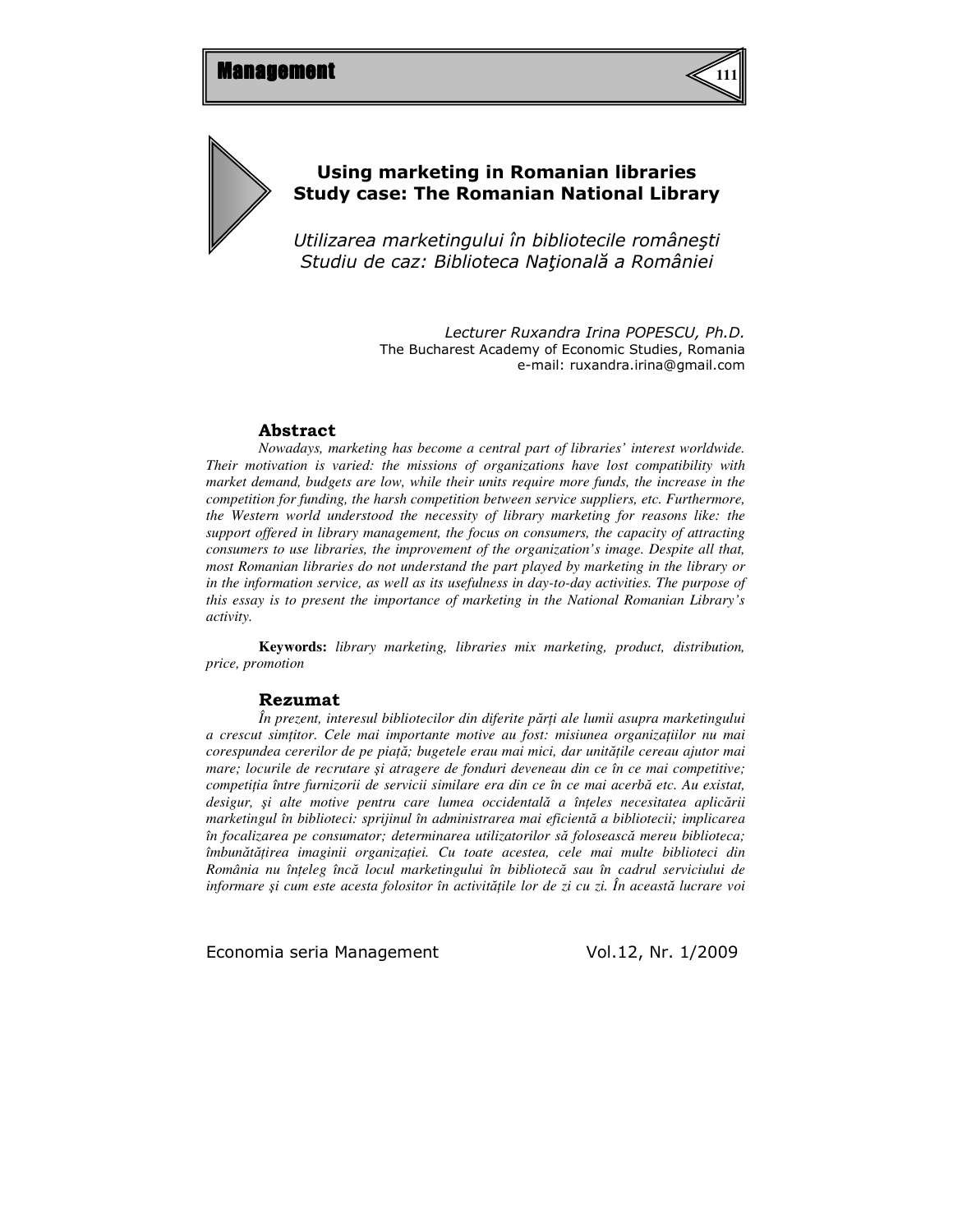

*încerca s*ă *prezint importan*ţ*a marketingului în cadrul activit*ăţ*ii Bibliotecii Na*ţ*ional a României.* 

**Cuvinte-cheie:** *marketingul bibliotecilor, mixul de marketing al bibliotecilor, produs, distribu*ţ*ie, pre*ţ*, promovare* 

**JEL Classification:** M31

## Introduction

 $\blacktriangledown$  he National Romanian Library is a cultural institution subordinated to the Culture and Cults Ministry, responsible for managing the national cultural wealth of publications (books, newspapers), manuscripts, old books, incunabulum, maps, photographs, audio-visual materials and electronic documents (Library Law 2002, 2005). In order to fulfill its essential mission of guaranteeing quality access to its collections to both present and future generations, the National Romanian Library has the responsibility of purchasing, processing, preserving and using efficiently all types of documents of the national cultural treasure (www.bibnat.ro). T

The National Romanian Library does not have a marketing department, fact reflected also by the lack of any in-depth activity in this domain. Still, there are two departments with responsibility in this area (www.bibnat.ro):

 $\triangleright$  the Research and Development Service ensures research coordination in fundamental areas of library economy and information service and implementing their results in order to develop and optimize the National Romanian Library's activity.

 $\triangleright$  the Cultural Events Promotion Bureau is responsible for promoting the activities of the National Romanian Library as an institution and for the cultural treasure it holds. Its responsibilities are:

- the elaboration and application of the National Romanian Library's promotion policy
- programming the cultural agenda of the National Romanian Library
- supporting the relationship with the press
- monitoring and analyzing the application of library indicators and of specific procedures

## Marketing mix in the National Romanian Library

The inexistence of a department specialized in marketing leads to the inexistence of an appropriate marketing program of the National Romanian Library. Still, indirectly, through its activities, (www.bibnat.ro) the library has a fairly obvious product/service, price and distribution policy.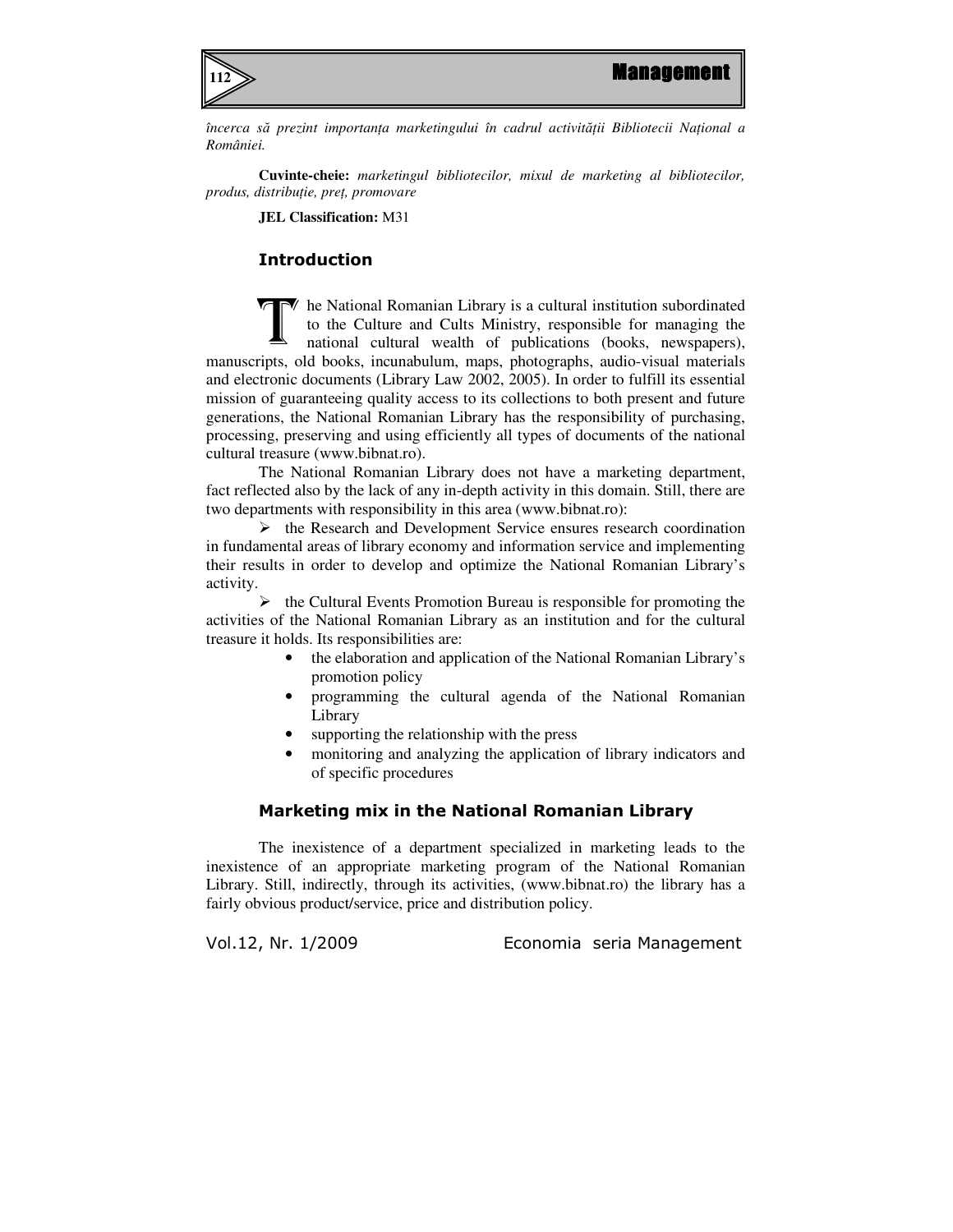

A. Product/service policy

1) Bibliophile

 $\Rightarrow$  141 incunabulum – 2 of them are very important. Firstly, "Danse macabre", published in 1490 represents the only Latin translation of a French medieval ballad. It is a very rare book, as there are only 7 known copies worldwide. The second is "Johannes de Capua, Directorium Humanie vitae alias parabolae antiquorum sapientum", published in 1489 in Strasborg, a richly illustrated, rare edition with only one copy found in Romania;

 $\Rightarrow$  Old books – this collection unites authentic cultural monuments: "The Liturgy Man", printed at the Dealu Monastery in 1508, "The Apostle" printed at Targoviste by Dimitrie Liubavici in 1547 (the only copy available in the country), the 1652 "The Correction of the Law" work, "The Psalts in Verse" (1673, the copy includes corrections and addings made by Dosoftei himself) and "The Bible of Stefan Cantacuzino" published in 1688 and old foreign books, in princeps editions, original or definitive editions including comments made by Donatus, Erasmus, Melanchton, Bude;

 $\Rightarrow$  Rare books;

 $\Rightarrow$  Detachable papers: political proclamations, electoral manifestos, official declarations from the reuniting war, posters, calendars, theatrical programs (some of great refinement, written on silk), school events' programs.

 2) Documentary materials require special attention. The collection has exquisite Latin, Arabic, Persian manuscripts, along with religious Slavic and Greek manuscripts.

3) Important documents and papers of the Historic Archive are structured in the subsequent funds:

- "Mihail Kogălniceanu" 1162 files
- "Ion C. Brătianu" 724 files
- "Alexandru Saint-Georges" 5804 files

4) The historical testimonials – most of them having a surprising character – reveal significant facets of the construction process of the modern Romanian society, a process which has been complex, ample and with profound echoes and linked national realities to the western ones.

5) Old Romanian periodicals collection reunites periodicals from the  $19<sup>th</sup>$ to the  $20<sup>th</sup>$  century (until 1948), calendars and almanacs, yearbooks and annals, various bulletins, information newspapers, organs of political parties, cultural, literary, historical, juridical, economic magazines, etc. The Graphic Fund of the Prints Cabinet contains:

- o Romanian drawings: 7000 bibliographic units
- o Foreign drawings: 240 bibliographic units
- o Romanian Engravings: 3400 bibliographic units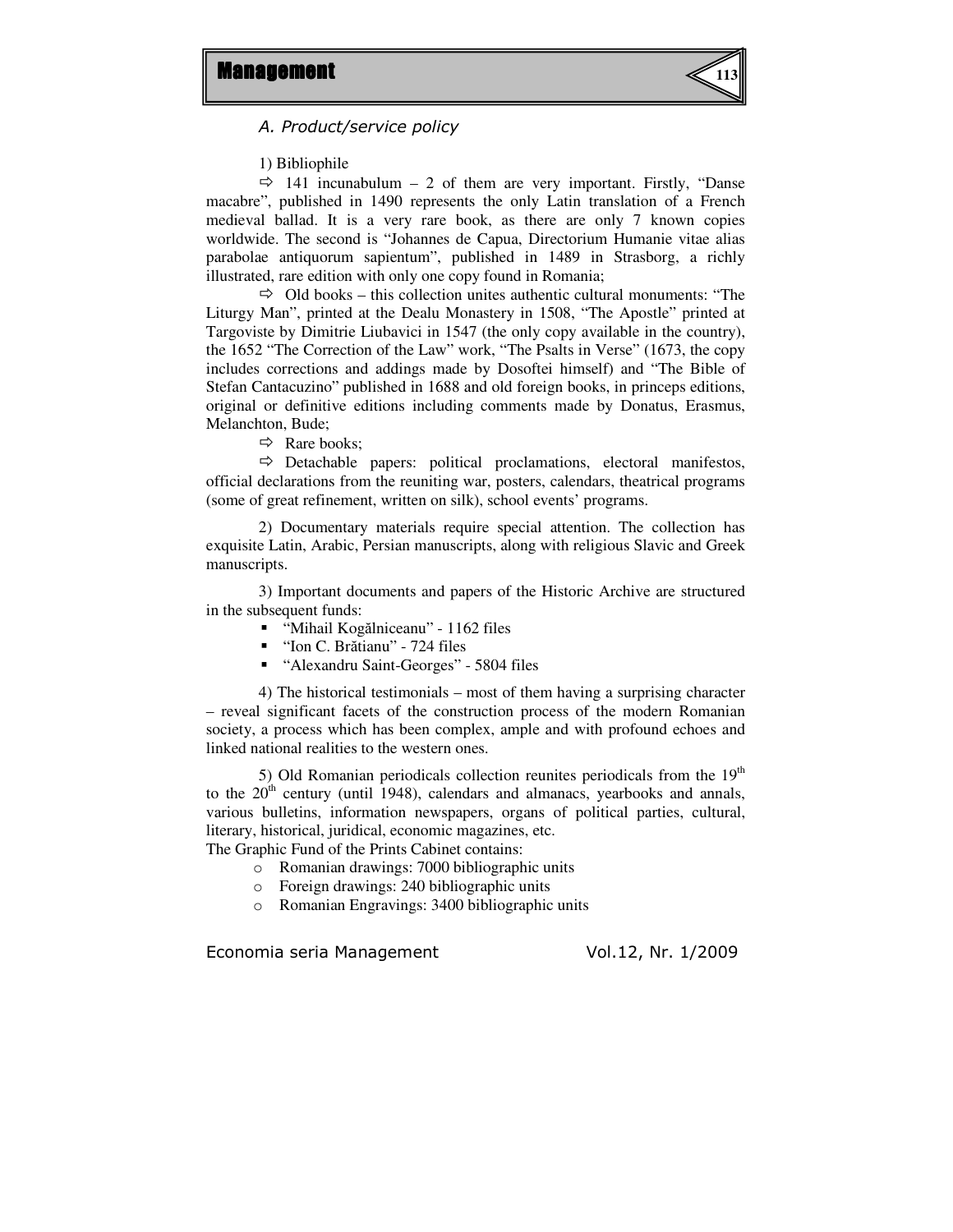

- o European foreign Engravings: 5300 bibliographic units
- o Japanese prints: 840 bibliographic units
- o Ex-librises: 18000 bibliographic units
- o Albums containing original engravings: 253 bibliographic units

6) 19 and  $20<sup>th</sup>$  century chronicles, original photography collections (91.440) and illustrated postcards (about 18.572) – pertaining to the Photography Cabinet – represent an artistic and documentary authentic thesaurus. The photo collection reminds the public of the faces of famous people: personalities of Romanian spirituality, science and arts representatives, writers, political people, diplomats, members of the royal family (www.bibnat.ro).

7) The Cartography Cabinet contains 3661 maps and 1084 atlases forming the documentary fund. The public has access to historical and military maps, geological, soil, hydrographic, vegetation maps, as well as city and land plans and typographical sketches.

 The publications of the National Library are: national references, library economy, translations, methodologies, summaries, the National Library's magazine, the Ex-Libris Catalogue. These are published annually by the library and are offered for sale according to the number of copies available or if a person buys a subscription.

The Library's service policy confirms the specificity of national libraries which, being public institutions, cannot assimilate their own revenues, while the types of beneficiaries (mainly, young people, researchers, retired people) are against the status of the library, being social classes discriminated on financial grounds.

Most of the postal services provided by the National Romanian Library are free: enrollment, loan, internal loan between libraries, the CIP service, etc. Since 2007, the computer room has an Internet service.

#### B. Price policy

According to the law, The National Romanian Library, being a public institution, cannot assimilate its own revenues, the whole funding of its activity being supported by the state budget (Library Law 2002, 2005).

However, public libraries are presently attempting to change the law of libraries, so that a part of their revenues can remain there; they are trying to succeed in doing so by creating activities at increased prices for the private sector, for example, data basis for entrepreneurs (Enache, 2006).

Most of the services offered by the Library are free of charge (the basic services), but there are services provided at a certain price, as:

 photocopying services which is frequently provided by a specialized firm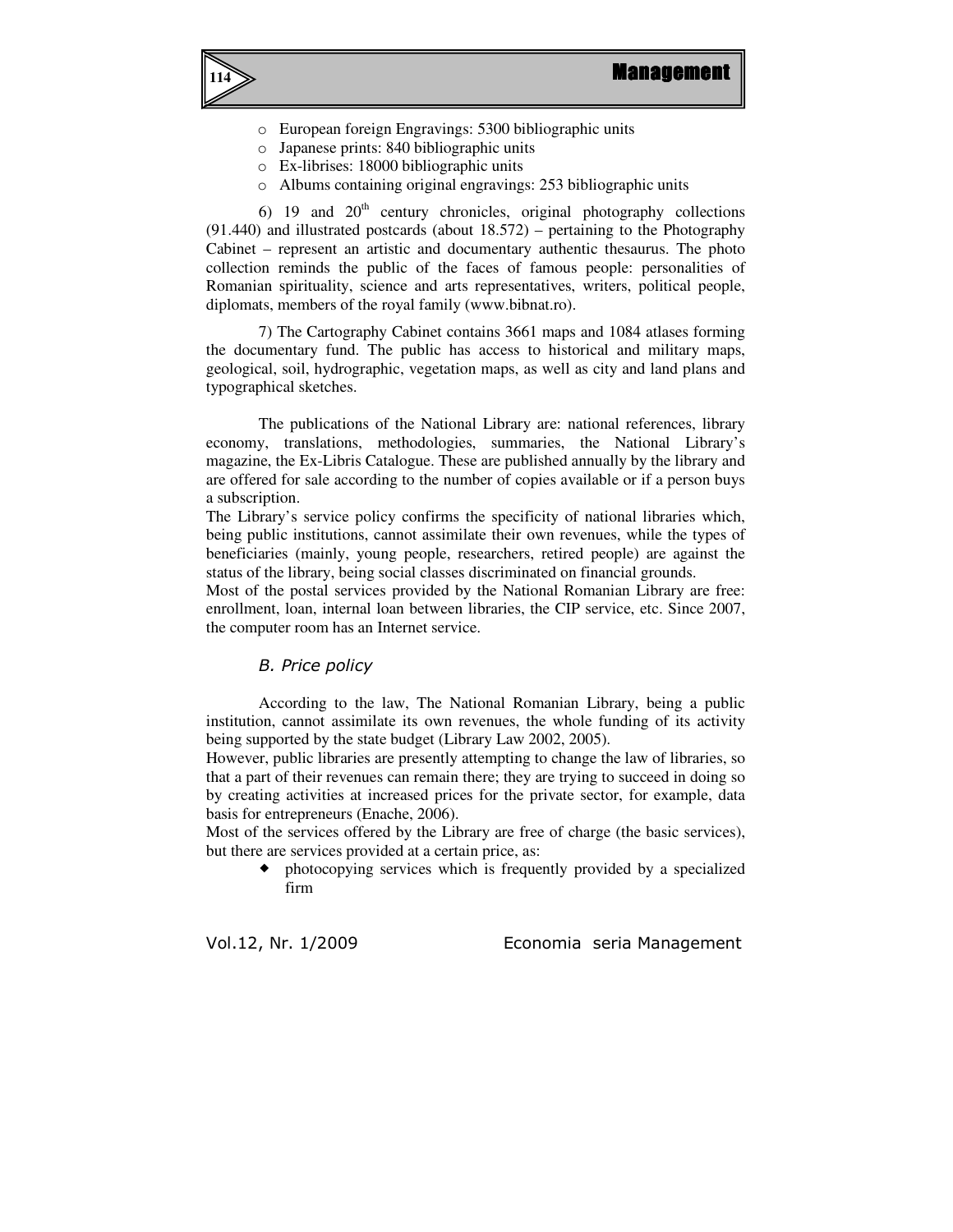

- references services at demand at different prices conditioned by category type: 2 lei for students, 5 lei for private consumers and 1,5 lei for firms)
- international borrowing service which can be paid for in stamps
- editing service at a price of 10 lei for ISBNs

The prices for the publications are established depending on the expenditures made by the library for: papers, covers, editing, wages, etc. These are calculated by specialized staff, the result being the cost of a copy.

The National Romanian Library can be supported financially, culturally and scientifically by foundations or other nongovernmental organisms, economic agents and simple consumers.

#### C. Promotion and distribution policy

The National Romanian Library is involved in different cultural events, especially book fairs where it can distribute products and services to a larger category of consumers and to the usual clients of the library. The activity of product and service promotion represents one of the vital points of the strategic development plan of the National Library. Book fairs are a good way of advertising these products and services in the Romanian cultural and educational background, contributing to the strengthening of the Library's social role. In 2007 (www.bibnat.ro) the National Romanian Library participated at all the 3 international book fairs: Bookfest  $(6-10<sup>th</sup>$  of June), Gaudeamus – educational books (21-25<sup>th</sup> of November), participated at selling exhibitions for products and services, used promotion materials, conferences and launching events.

Besides these important events, the National Romanian Library is constantly participating at different cultural events under different forms: "Young artists at the National Romanian Library – painting, graphic and photography exhibition" –  $22<sup>nd</sup>$ of March 2007; "The role of France in creating modern Romania  $-12<sup>th</sup>$  of July 2007 (the "Francophile in the public and private life of private Romania" exhibition – books, manuscripts and photos from the National Romanian Library's collections); the War of Independence in documents  $-25<sup>th</sup>$  of October 2007 (the National Romanian Library exhibited on the of  $25<sup>th</sup>$  October the War of Independence in documents: 1877-2007 exposition, during which books, telegrams, postal cards, letters, detachable papers, official writings, photos, prints, periodicals and pieces of the Special Collections of the National Library were shown, as well as some interesting pieces from the I.C. Rogojanu library); 125 years of stock market activity in Romania (with the occasion of the 125<sup>th</sup> anniversary of the Bucharest Stock Market – 1887-2007- the National Library organized a press conference, as well as a spectacular exhibition of stocks, property titles, etc); the days of the National Romanian Library.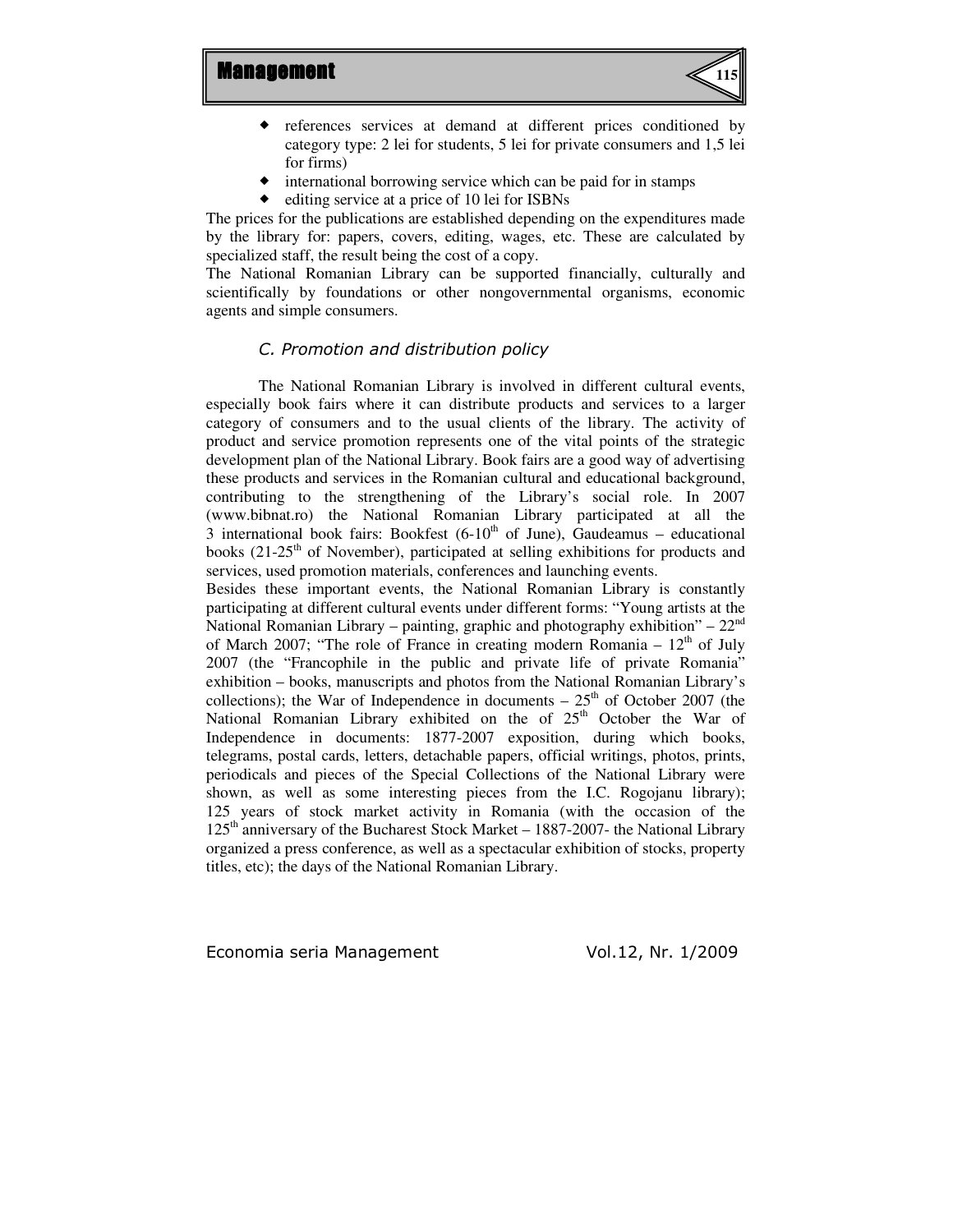

## How can the activity of marketing be improved in the case of the National Romanian Library?

Taking into consideration the present situation, Romanian libraries need to become aware of the necessity to take action to continuously modernize library services and to introduce some elements of marketing in their activity (Popescu, 2009).

The National Romanian Library does not have a marketing department, and this situation must be repaired immediately. This aspect depends on the management division of the Library, department that has to understand the weight of such a division in the development of the library, in attracting new consumers and in efficiently fulfilling its objectives. In order to attain these goals, the existence of specialized staff with higher education is also significant, and of course, the possibility of participating in forming programs. Moreover, the creation and promotion of a marketing strategy and policy are necessary in order to optimize the library's image and to identify opportunities for attracting external funding. The key for success of the National Romanian Library could be a concept coordinated and closer to the private sector (as long as this is possible and legal). Although the whole library should be responsible for the marketing activity, this function can be properly managed only by a specialized department. This unit should administer the aspects connected with the development of collections, Internet access, informing abilities, etc. but also collaborate with other departments or bureaus connected between them (Munteanu, 2006) such as: special collections, virtual search, research assistance, etc. The objectives and purposes of the marketing departments must be clearly specified and could involve:

 $\triangleright$  The responsibility for the coordination of marketing activities of the National Romanian Library, mainly focusing on: forming the staff, publications, marketing programs or public relations initiatives;

 $\triangleright$  Identifying the needs of different stakeholders groups of the Library and the development of services in order to satisfy these needs. They can use: focus-groups, suggestion forms, informal feedback mechanisms, polls, questionnaires;

 $\triangleright$  The improvement of communication means with the library's stakeholders by using different methods such as: sending news connected to the Library's activity, communication with a precise target, electronic publications or informal networks;

 $\triangleright$  The increase of the Library's profile in this sector and the advertising of the services offered through properly promoting the Library;

 $\triangleright$  The increase in awareness in marketing and applying it in the Library's practices, adapting it according to the internal environment and its influences.

The most important objective of the marketing department must be the focus on the consumer. The definition of marketing, given by the Institute for Marketing is: "Marketing is the management process which efficiently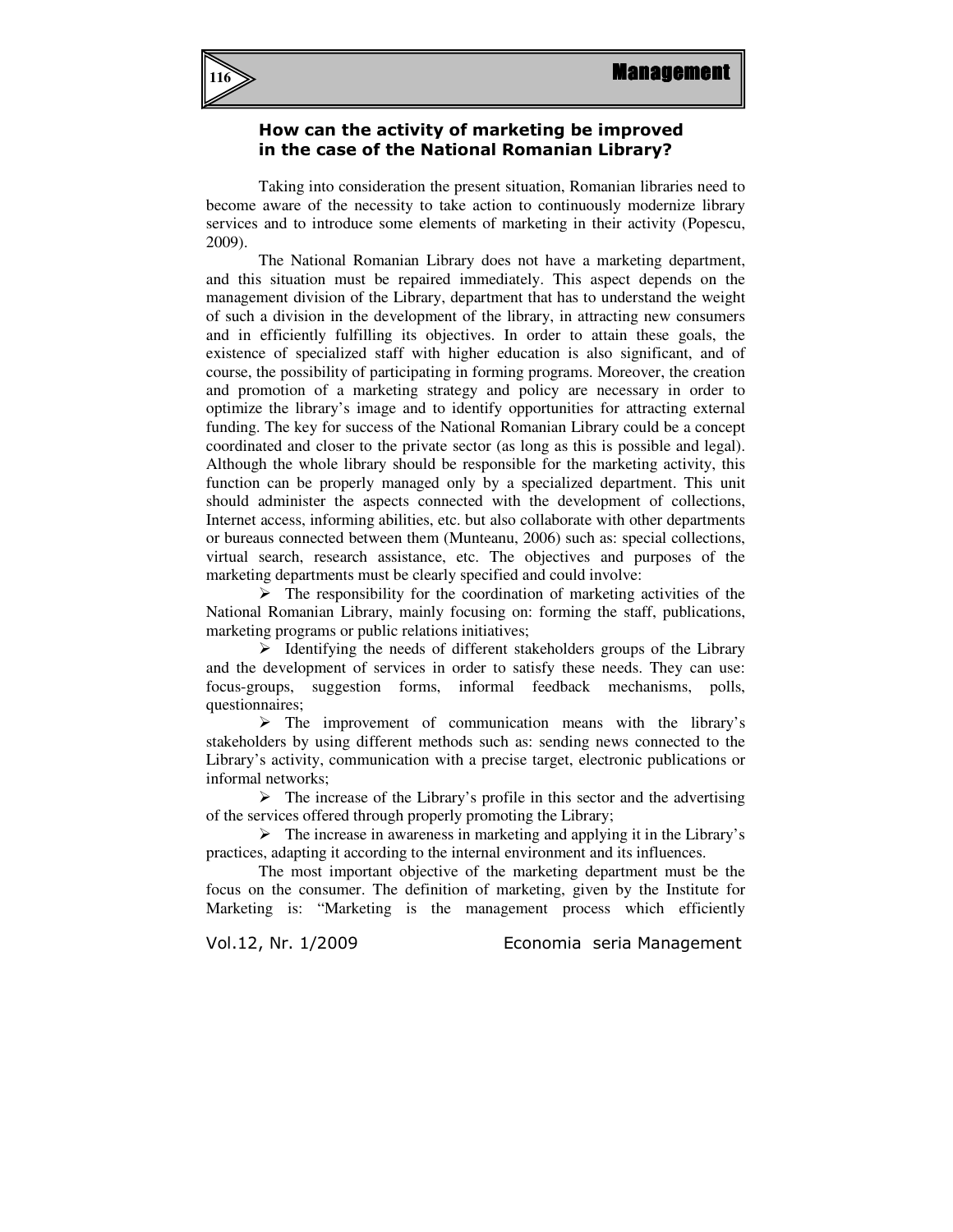

and profitably identifies and satisfies the requirements of the consumer" (Gupta et al.). Firstly, the marketing department, as part of the institution, must keep in mind the efficient use of resources and innovation (a long term perspective), but above all, through its nature, the department must begin its tasks with the client and concentrate on him before any other activity.

Apart from this, the National Romanian Library could begin a cooperation campaign with other libraries and why not, even establish a National Library Authority with an important part in the development of the public library system. Also, the library could propose a common network for the Romanian library system, including free Internet access. Thus, the user could find through this common network media collections, including books, newspapers, music, videos and multimedia materials. Of course, the library should charge annual fees from users for the services offered. These purposes involve the participation of some specialized people from various domains and from the Government as well. The National Romanian Library, as a main institution in this area, must be the "glue" in these collaboration actions.

The library should have a good relationship, from the marketing point of view, with the media, daily providing news and information for the local newspapers about its activity. A solid tie with the local and central press could promote positive information about the institution, while this way of publicity could attract the attention of the people who are not using library services. In addition to this, the significance of this action is given by its impact on politicians who desire to know if the resources allocated to libraries are used in a positive way for the citizens. It is important to have a staff that interacts with other organizations so that you can make libraries more visible.

Marketing must be perceived by the National Library as the sum of integrated disciplines: market research, public relations, publicity, promotion and consumers' services. These domains must be integrated in a single plan that could stimulate the need of the user to come to the library; it is sure that once he comes, he will come back. One element that could influence the decisions of potential consumers is the library card. Creating a unique library card could represent creating a brand for the library, identified as the power of informing and the resources held by the library. Such a campaign could also be efficient because the library can attain the characteristics of an institution orientated to the market, but at the same time, keeping in mind its mission. These qualities are: knowing the market (identifying, measuring the markets which the library focuses on); treating every person as a consumer (financial supporters, management, staff and the people using the services must be viewed as users); including everybody in a marketing team (the library must develop the idea according to which every person in the library is crucial to the success of the marketing campaign); constant innovation (in order to respond as best as possible to market changes and consumers' needs, the library must become flexible, staff must be encouraged to take chances in favor of the users).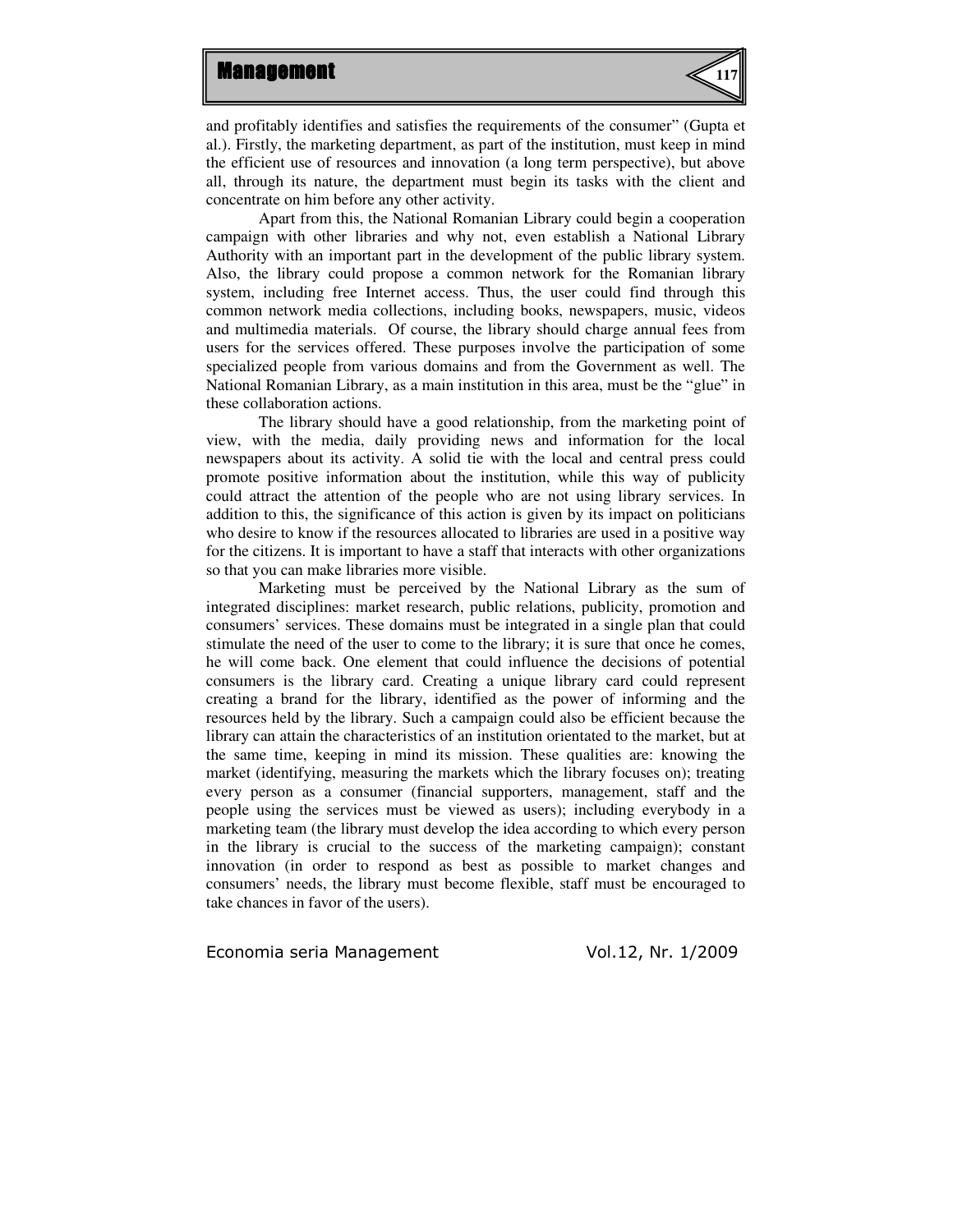**118**

Another element that the National Romanian Library must keep in mind is creating a powerful brand. A branding campaign must introduce the brand in the interior of the organization, in each decision made by the staff and felt by the consumer. The staff must be offered assistance in the process of identifying the key factors of satisfying consumers' needs. The management of the brand, especially where the human factor is involved, is a difficult process for the brand manager, taking into consideration that every person involved brings his or hers experiences and opinions to the brand. The personnel must be emotionally involved in the library, as the only way of convincing users is the promotion made by the employees. The creation of a logo is part of the branding process, as this represents the personality and the quality services provided by the institution. The logo is useful in order to recognize the brand and is an important instrument in marketing, a tool that the library should use (Elliot de Sáez, 1997). Due to innovation that the introduction of the logo brings, this must be tested on the employees, while their feedback must be a positive one. In order to do this, the institution can collaborate with a branding company meant to create the interpretations given by some employees who are able to identify the organizational qualities of the library. In the case of the National Romanian Library the process of branding must be started abruptly. Its success highly depends on the recognition of the importance of the institution, in the contact of the potential user with the logo and with the whole brand represented by the library. This kind of exercise is a quite expensive one, but if it is applied correctly and optimally by the library, the financial resources and time invested will pay off. Some examples of applying or improving the organization's brand can be: people (attracting the attention on the qualities of the brand and the attention focused on the user); accessories (the distribution of bookmarks, pencils, pens, caps, glasses with the institution's logo); interior decorations (color is a very important aspect which can influence the state of mind of customers and employees); any means of communication (brochures, flyers); Internet pages (the access to Internet should reflect the strength of the brand and be able to communicate what the brand offers); posters; cards; clothing; conferences, symposiums and other presentations opened to the public, etc..

With regard to the mix of marketing and its components, the National Library must be aware of its meaning and analyze each part of the mix.

In the first place, the library's products are represented by the materials it holds, very important being their conservation not only for the library but for its users and even for the national treasure. The product can be considered the most important element of the marketing mix (Olteanu, 2003), which can be offered on the market in order to satisfy a need. In the case of the library, the product should include books, journals available in a printed form, on CDs or online, as well as services like non-stop working hours, answering questions service, providing news, references, data bases, documents, consultations, training in using information and experiences through face-to-face, telephone, fax, e-mail interaction with people,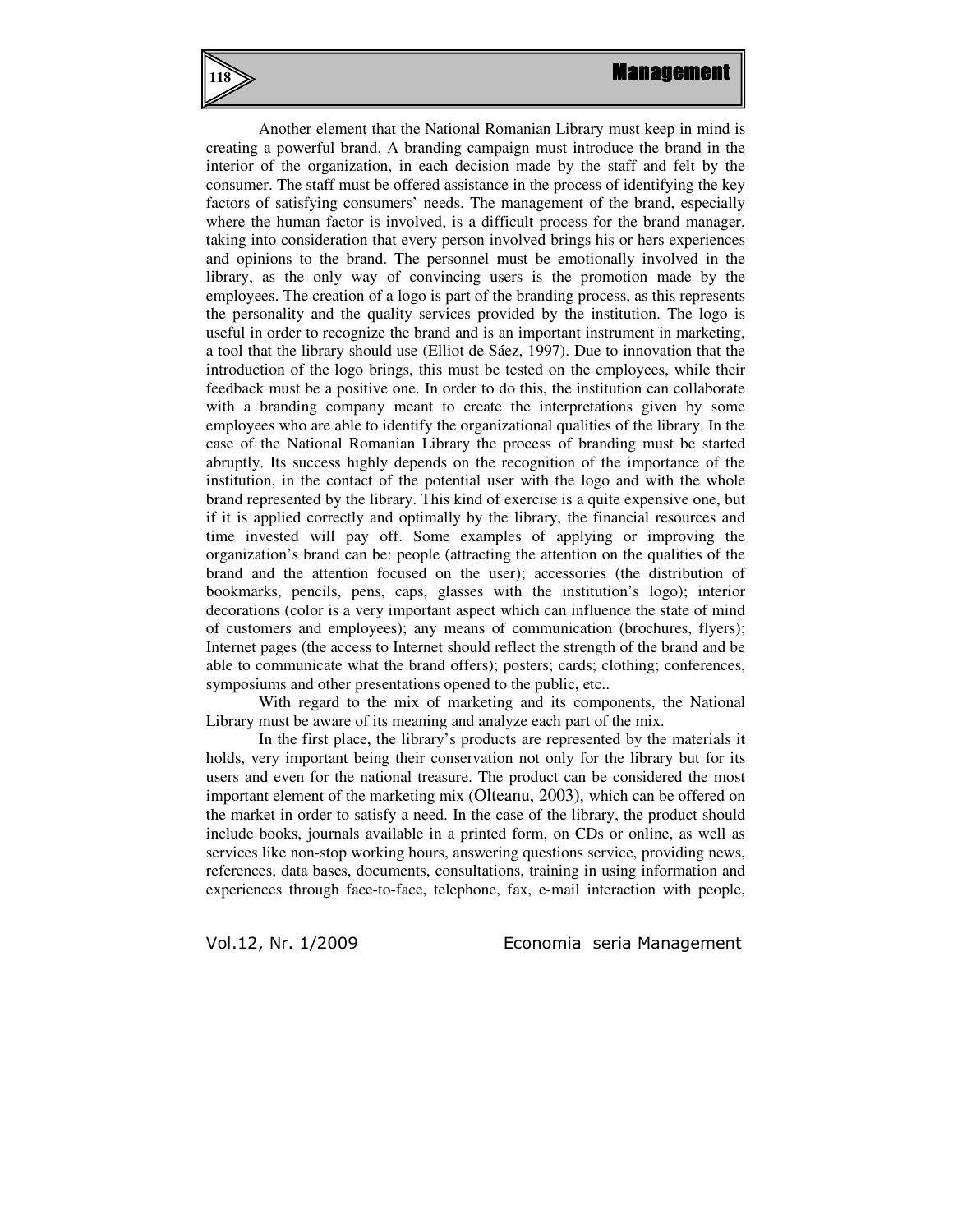

facilities such as furniture, library atmosphere, using computers and other equipment.

Price is an element that has been neglected in the past (frequently even in the present) by libraries and librarians. Legislation presently applied to libraries does not allow charging fees for loaning books or offering information. Still, libraries worldwide have begun to charge fees for searches through data bases, for interlibrary loan, for e-mail references services and for the informing library system. Although the National Romanian Library is attempting to introduce these elements, the process is a slow one due to the inexistence of specialized staff to create strategies and policies in this area. Price is the most crucial problem of the marketing mix in libraries (Elliot de Sáez, 1997), as fixing prices represents a strategic decision regarding many issues, such as:

 $\Rightarrow$  Which are the costs involved in generating services and products? Which factors or parameters must be taken into consideration when establishing costs? Which of these factors must be searched into and which ignored ad why?

 $\Rightarrow$  Should information services be free of charge? If yes, for whom and why? Which would be the impact on the value of the products, if this were free?

 $\Rightarrow$  If products and services are charged, which should be the criteria for fixing prices? Recuperating the cost? Partial or marginal recuperation? Should there be taken into consideration a variable price based on the financial possibilities of users? Should there be added a profit to the cost?

 $\Leftrightarrow$  Who should be charged – internal customers, external ones or both categories? Which should be the effect of product prices on the users? Would they be able to pay? Would the demand decrease and at what level if the products are charged?

When the price is fixed, the level of comfort, security, credit, speed, simplicity, collecting and automatization procedures play important parts in improving the consumers' satisfaction.

Last but not least, promotion has a significant function in the marketing mix in the library area. Libraries must forget the traditional conception according to which users are the ones contacting libraries and try to attract as many consumers as possible (clients) through extremely powerful, even aggressive promoting campaigns. This process includes all the means of communication with users. People involved in library marketing must do more that observe the interior action, they must look outside in order to discover the needs of users and to be able to address these needs and thus attract more funding.

#### **Conclusion**

The Romanian library must adapt to the changes of a society found in a full process of modernizing using the all the means possible, investing in intelligence, active management and strategic marketing. Romanian libraries must orientate